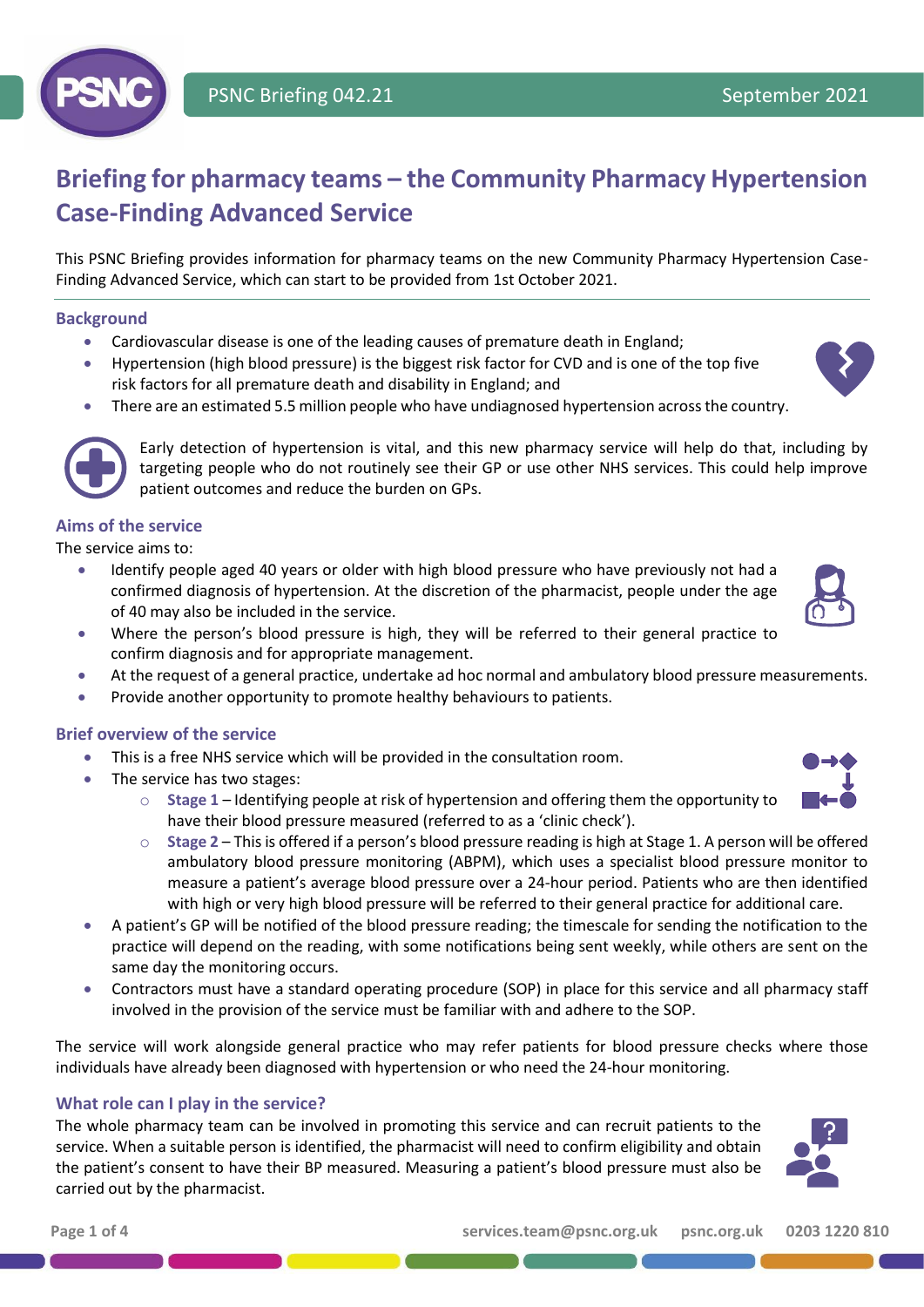

# **Top tips for providing the Community Pharmacy Hypertension Case-Finding Advanced Service**

The below tips have been provided by pharmacy teams providing other nationally commissioned Advanced Services and also those involved in the pilot of the Community Pharmacy Hypertension Case-Finding Advanced Service.

# **Challenge 1: My patients say they don't want the service**

Patients may be reluctant to receive services for a variety of reasons, including lack of time or feeling that they don't need help beyond that given by their GP. Try some of the following:

- ✓ **Don't force it:** If patients say they don't have time for the service, don't treat this as a problem and instead give the patients a leaflet to take away and suggest they might like to come in another time.
- ✓ **Go beyond the GP:** Some patients feel they can ask GPs for any advice needed, so explaining how the service supports GPs' work can help.
- ✓ **Think about your terminology:** Patients may be more receptive to the offer of "checking your blood pressure and having a chat about it" but may be put off by words like 'service' and 'review'. Emphasising that services are free NHS services can also help.
- ✓ **People are busy:** People may not be interested in receiving a service if it's going to take a long time, so consider using phrases like "It will only take 10 minutes" or "Since you're waiting for your prescription, why not have your blood pressure checked while we get your medicines ready for you".
- ✓ **Think about the consultation room:** Some people may be anxious about using a consultation room due to the



pandemic. Discuss these concerns with the person and advise what the pharmacy team is doing to address this, for example, appropriate cleaning is in place, masks will be worn and the only time for close contact is during the actual measurement so this is not dissimilar to having a vaccination.



✓ **Sell the benefits:** Emphasise the potential benefit of the service and sharing your own experience to demonstrate, for example, if you or other members of staff have had your blood pressure measured, can help.

## **Challenge 2: I'm not sure how to promote the service**

- ✓ **Use the available promotional materials:** To promote the availability of the service to patients, a poster (for contractors to print) and digital marketing resources will be made available to contractors in the resources section at **[psnc.org.uk/hypertension](https://psnc.org.uk/services-commissioning/advanced-services/hypertension-case-finding-service/)**.
- ✓ **Creating your own promotional materials:** Rememberif you decide to develop your own marketing materials, they must comply with the requirements of the **[Terms of Service](https://www.legislation.gov.uk/uksi/2013/349/schedule/4/made)** relating to the promotion of services funded by the NHS.
- ✓ **Using the NHS identity:** If you decide to develop your own marketing materials and want to use the NHS identity, ensure the **[guidelines on the use of the NHS](https://psnc.org.uk/contract-it/pharmacy-regulation/nhs-logo-use-by-pharmacies/)** identity are adhered to.
- ✓ **Word of mouth:** When you have measured someone's blood pressure, ask them to tell their friends and family to come into the pharmacy and get their blood pressure measured too – word of mouth is a great way to promote the service.
- ✓ **Use technology:** Do you use a text messaging service in your pharmacy? If so, you could highlight the free service and include a link to, for example, the British Heart Foundation website, which explains the importance of knowing your blood pressure.
- ✓ **Advertising slips:** These can be attached to prescription bags to prompt a conversation to promote the service when handing out medicines; these will be made available at **[psnc.org.uk/hypertension](https://psnc.org.uk/services-commissioning/advanced-services/hypertension-case-finding-service/)**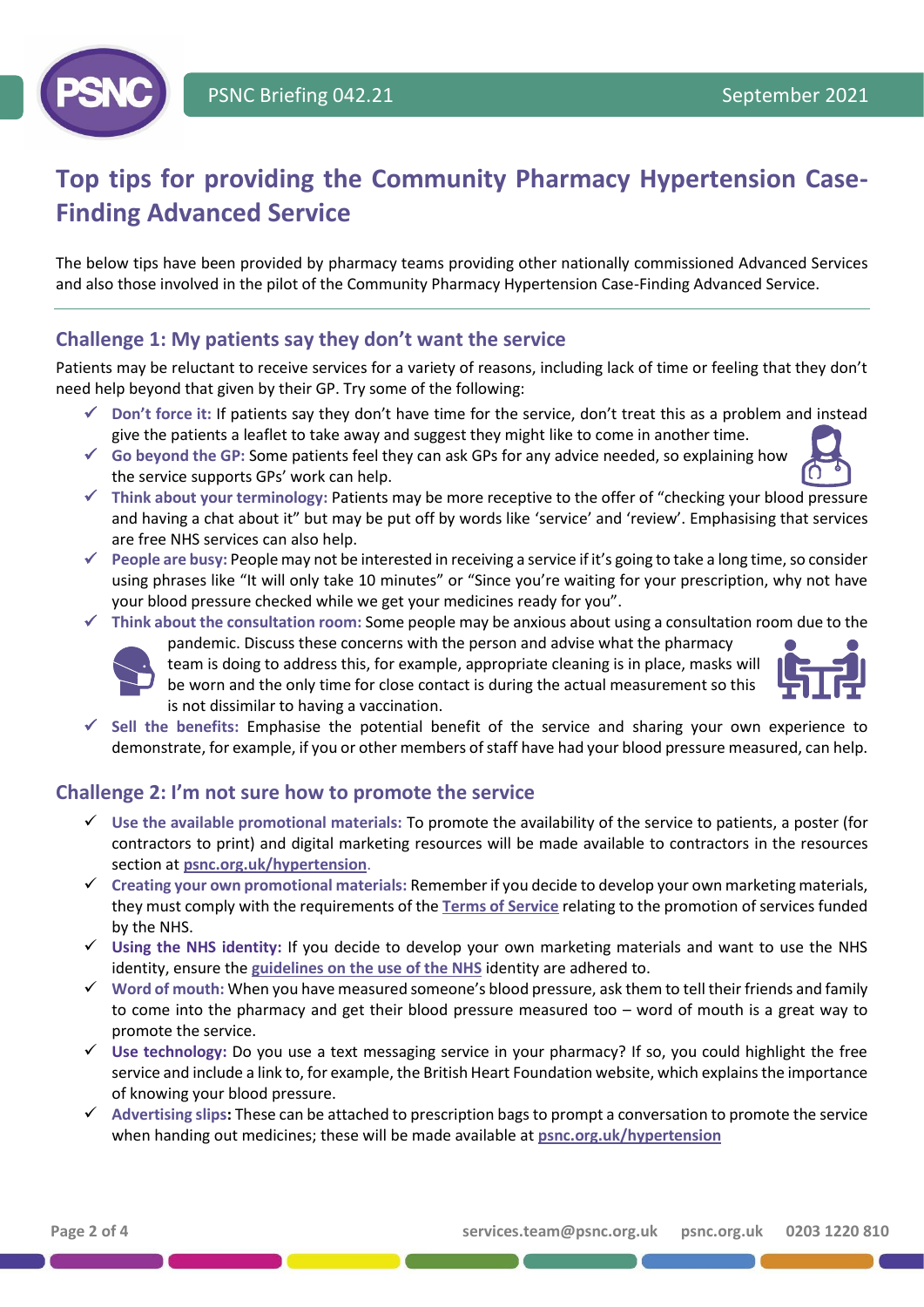# PSNC Briefing 042.21 September 2021

- ✓ **Highlight the service to patients already accessing other services at the pharmacy:** For example, the New Medicine Service, flu vaccination, Community Pharmacist Consultation Service, self-care and healthy living advice.
- ✓ **Highlight the service to patients who are in the pharmacy for other reasons:** For example, buying over the counter medicines or looking at other health and beauty products.
- ✓ **Other pharmacy services you could promote:** Think about what other services you provide at your pharmacy and could link into this service:
	- Could you check if the patient is eligible for a free NHS flu vaccination or would like to get a private flu vaccination?



- Would it be appropriate to speak to the patient about weight management and potentially refer the patient to a Local Authority funded tier 2 weight management service or the NHS Digital Weight Management Programme – as part of the Pharmacy Quality Scheme 2021/22?
- Do you have any locally commissioned services that you are providing such as a Stop Smoking service that the patient may be interested in?

# **Challenge 3: I'm too busy to stand at the counter looking for patients!**

- ✓ **Use your team:** Currently, only pharmacists can provide blood pressure checks under this service, but you can use your whole team to promote the service, help to identify eligible patients, recruit them, and potentially book appointments (if you are using a booking system in your pharmacy).
- ✓ **Make the most of your PMR system:** The PMR will provide you with details such as a patient's age and the medicines they are taking, so this may assist you with targeting people eligible to use the service.



- ✓ **Organise training:** Brief training for staff is likely to be valuable to ensure they all understand and feel
	- confident talking about how the service works and how they can be involved in the service.

## **Challenge 4: How can I reach patients who don't collect their own medicines?**

- ✓ **Take-home materials:** As with patients who collect their medicines but are too busy to stay or make an appointment, giving the patient's carer or family member a brief description of the service and then adding a letter or information leaflet to the bag can help.
- ✓ **Be flexible:** Consider offering appointments and walk-in appointments to offer the most flexibility to your patients.
- ✓ **Involve the carer:** It is worth explaining the service to a patient's carer and advising that they could accompany the patient to have their blood pressure measured if it is the patient's wish.
- ✓ **Consider the carer:** A carer is often critical to the patient's continued wellbeing. Where appropriate, offer a blood pressure check to a carer to help them consider their own health. A carer who has experienced the service can be an advocate of the service to the patient.



# **Challenge 5: How can I balance unpredictable workloads with appointments?**

✓ **Plan your days:** Booking appointments for times when the pharmacy tends to be less busy, or more



than one pharmacist will be on the premises. This may well be something you do already, but it can help. Pharmacies vary but many contractors find that before 11am is the quietest, and that patients collecting prescriptions at this time are more willing to wait; others avoid booking appointments over the 'lunch rush' when people collect prescriptions during their lunch break.

✓ **Talk to patients:** If a patient books in for an appointment, explain that you will do your best to see them on time but that occasionally you will have to deal with an urgent request from another patient which could cause a brief delay; this will help manage a patient's expectations.